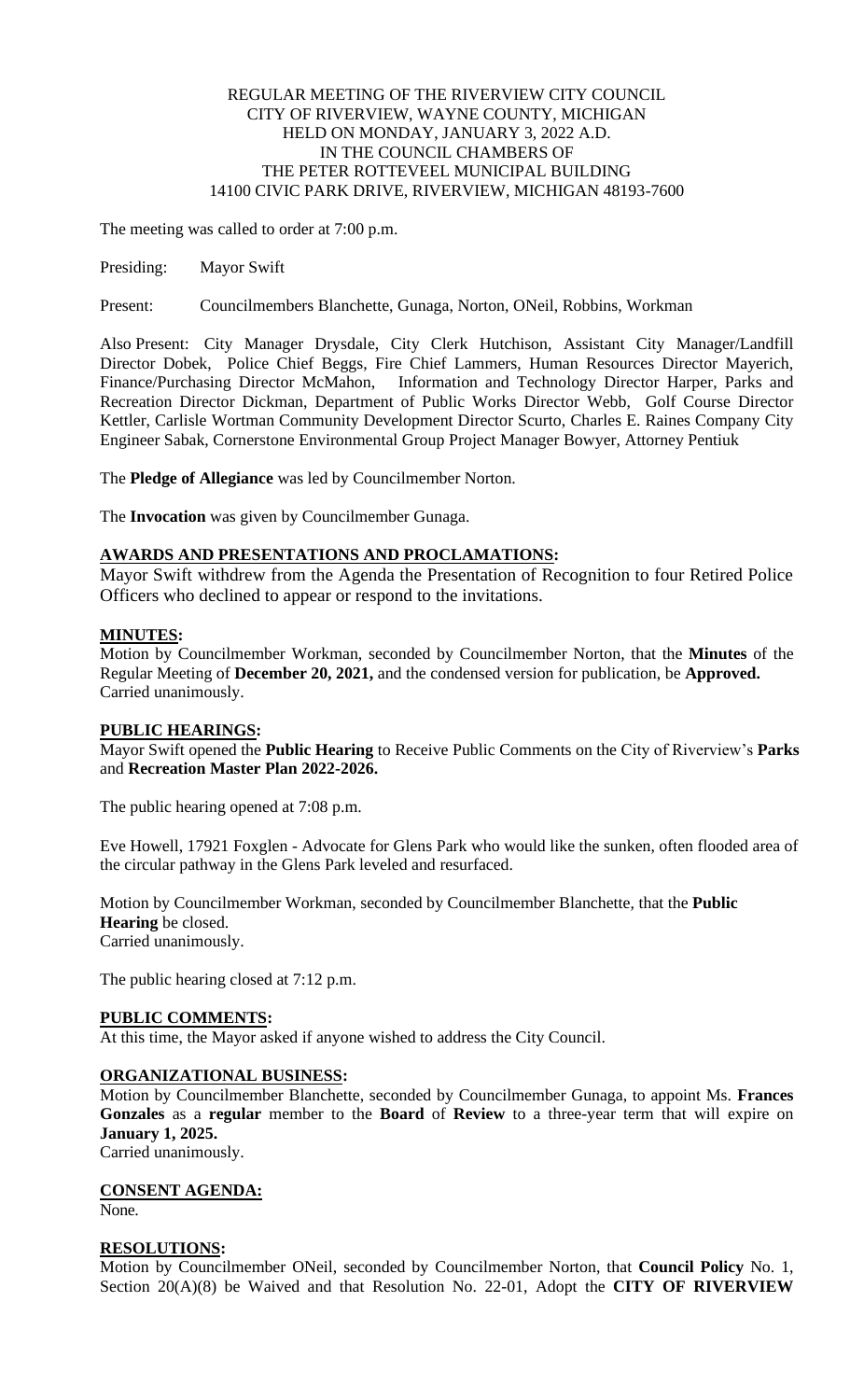**PARKS AND RECREATION MASTER PLAN** for 2022-2026**,** be Adopted.

### RESOLUTION NO. 22-01 RIVERVIEW CITY COUNCIL RESOLUTION OF ADOPTION OF THE CITY OF RIVERVIEW PARKS AND RECREATION MASTER PLAN

- WHEREAS, the City of Riverview has undertaken the update of its five-year recreation plan which describes the community's physical and social characteristics, existing parks and recreation facilities, and the desired actions to be taken to improve the parks and recreation facilities; and
- WHEREAS, the City of Riverview Recreation Commission reviewed the *City of Riverview Parks and Recreation Master Plan* during the public meeting held on December 1, 2021; and
- WHEREAS, the *Parks and Recreation Master Plan'*s goals and objectives were developed in response to needs and deficiencies identified by a public input in an online Public Survey; and
- WHEREAS, the *Parks and Recreation Master Plan* has been made available by the City of Riverview for public review in a manner required by law and all comments from the public have been considered by the City of Riverview Recreation Commission; and
- WHEREAS, the plan was developed for the benefit of the entire community and a public hearing was held on January 3, 2022 to provide another opportunity for citizens to express opinions, ask questions, and discuss all aspects of the Master Plan.

NOW, THEREFORE, BE IT RESOLVED that the Riverview City Council hereby adopts the "*City of Riverview Parks and Recreation Master Plan."*

AYES: Mayor Swift, Councilmembers Blanchette, Gunaga, Norton, ONeil, Robbins, Workman NAYS: None.

EXCUSED: None.

ADOPTED this 3rd day of January, 2022. ATTEST:

Andrew M. Swift, Mayor

I, Cynthia M. Hutchison, duly authorized City Clerk of the City of Riverview, do hereby certify the foregoing Resolution is a true copy of a resolution adopted by the Riverview City Council at their regular meeting of January 3, 2022.

 $(S E A L)$ 

Cynthia M. Hutchison, City Clerk

\_\_\_\_\_\_\_\_\_\_\_\_\_\_\_\_\_\_\_\_\_\_\_\_\_\_\_\_\_\_\_

\_\_\_\_\_\_\_\_\_\_\_\_\_\_\_\_\_\_\_\_\_\_\_\_\_\_\_\_\_\_\_\_\_\_\_

# **ADMINISTRATION:**

Motion by Councilmember Gunaga, seconded by Councilmember Workman, that a **Public Hearing** be Called for **January 18, 2022**, at 7:00 p.m. for the Purpose of Discussing the **Termination** of the **Riverview Commons Brownfield Plan.**

Carried unanimously.

# **ORDINANCES:**

Motion by Councilmember Workman, seconded by Gunaga, that **Authorization** for the Clerk to give the **First Reading**, by title only, of Proposed **Ordinance No. 727,** to Amend the Code of Ordinances of the City of Riverview, Section 66-3, to Ratify and Approve **Traffic Control Order Number 429**, be Approved.

Carried unanimously.

# PROPOSED ORDINANCE NO. 727

AN ORDINANCE TO AMEND THE CODE OF ORDINANCES OF THE CITY OF RIVERVIEW TO AMEND SECTION 66-3, TO RATIFY AND APPROVE TRAFFIC CONTROL ORDER NUMBER 429